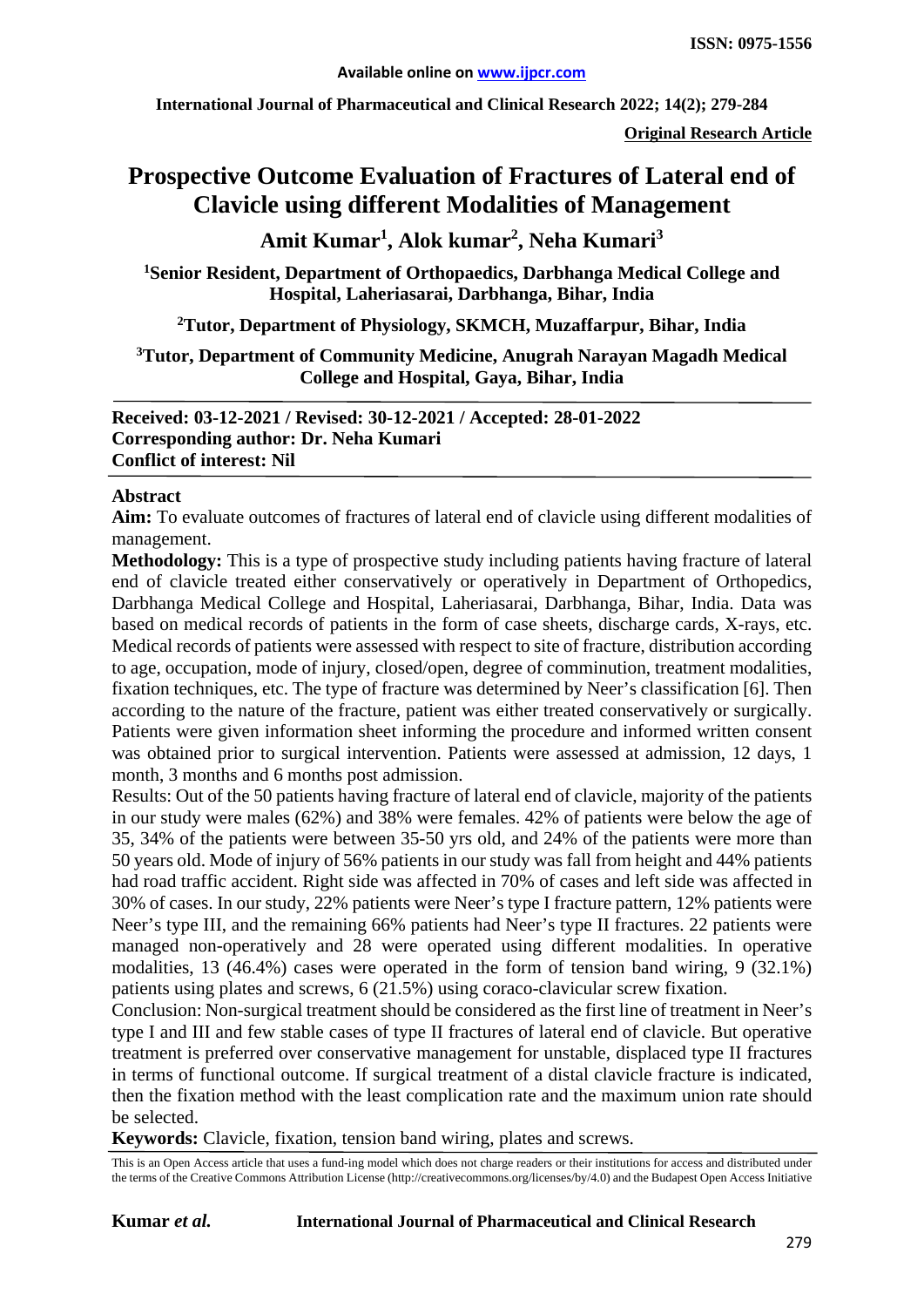(http://www.budapestopenaccessinitiative.org/read), which permit unrestricted use, distribution, and reproduction in any medium, provided original work is properly credited.

#### **Introduction**

Clavicle fracture is a common traumatic injury around shoulder girdle due to its subcutaneous position. Fractures of the clavicle are common injuries of adults, accounting for about 3% of all injuries [1]. They are often caused by either a direct blow to the anterior chest wall or by a fall on the outstretched hand. The commonest site of fracture in clavicle is the midshaft followed by the lateral end, which accounts for about 25% of all the clavicle fractures [2, 3]. Clavicle fractures constitute 44% of all shoulder girdle injuries. The fractures of the clavicle reportedly represent 2.6% of all fractures [4, 5]. Twenty-five percent of these fractures are unstable due to the displacing forces acting on the fracture fragments: an inferior force on the lateral clavicle fracture fragment and an anterosuperior force on the medial clavicle fragment.

These fractures can be classified using the Neer's Classification [6]. Neer in 1968 suggested a new classification and proposed general treatment guidelines for fractures of lateral end of clavicle. Due to the unstable nature of Neer's type II fractures, the risk of fracture non-union is high with an average of 30%. The high rate of nonunion is secondary to excessive motion at the fracture site. Neer's classification of lateral end clavicle fractures: a. Type I – coracoclavicular ligaments intact. b. Type II – coracoclavicular ligaments detatched from the medial segment but trapezoid intact to distal segment. c. Type III – intra-articular extension into the acromio-clavicular joint.

Many treatment modalities have been used for the management of such fractures. The conservative treatment includes pain medication, ice and compressive dressing to relieve pain and reduce swelling. Use of a shoulder immobilizer, figure of four strapping with arm sling is usually

recommended. Nonoperative methods are associated with high rates of nonunion (22%–50%) [7, 8], out of which 14% cases [8] were symptomatic. Many operative treatment modalities have been tried for the management of lateral clavicle fracture including coracoclavicular screws [9], Kirschner wires [10], tension bands [11], hook plates [12], non locked [13] and locked plates [12, 14].

Clavicle fractures are categorized into proximal, mid-shaft and distal fractures. Most of them are mid-shaft fractures that unite satisfactorily with non-operative treatment. In contrary, fractures of the distal one third of clavicle are an exception that carries a high non-union rate. Therefore, it is important to recognize this distinct clavicle fracture as different entity and treat it properly.

#### **Materials and Methods**

This is a type of prospective study including patients having fracture of lateral end of clavicle treated either conservatively or operatively in Department of Orthopedics, Darbhanga Medical College and Hospital, Laheriasarai, Darbhanga, Bihar, India for 2 years.

### **Methodology**

Data was based on medical records of patients in the form of case sheets, discharge cards, X-rays, etc. Medical records of patients were assessed with respect to site of fracture, distribution according to age, occupation, mode of injury, closed/open, degree of comminution, treatment modalities, fixation techniques, etc.

The type of fracture was determined by Neer's classification [6]. Then according to the nature of the fracture, patient was either treated conservatively or surgically. Patients were given information sheet informing the procedure and informed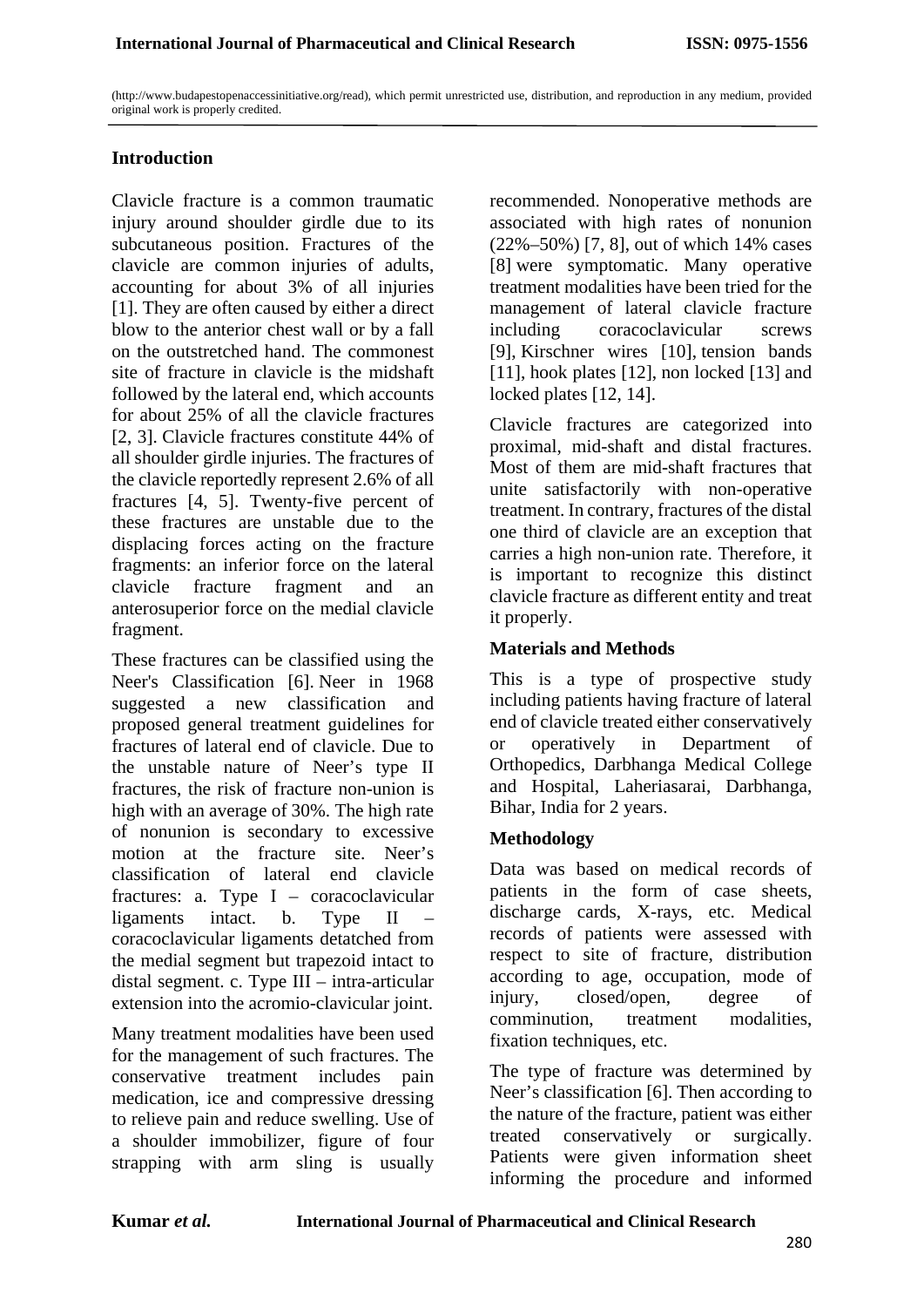written consent was obtained prior to surgical intervention. Patients were assessed at admission,12 days, 1 month, 3 months and 6 months post admission.

Final outcome was judged in terms of union, range of movement, duration for union of fracture, neurological status and ability to perform activities of daily life. The constant shoulder score was used to assess overall functional outcome.

#### **Results:**

Out of the 50 patients having fracture of lateral end of clavicle, majority of the patients in our study were males (62%) and 38% were femailes. 42% of patients were below the age of 35, 34% of the patients were between 35-50 yrs old, and 24% of the patients were more than 50 years old. Mode of injury of 56% patients in our study was fall from height and 44% patients had road traffic accident. Right side was affected in 70% of cases and left side was affected in 30% of cases.

| Variables                 |                                        | Number | $\%$ |
|---------------------------|----------------------------------------|--------|------|
| Gender                    | Males                                  | 31     | 62   |
|                           | Females                                | 19     | 38   |
| Age (in years)            | $<$ 35                                 | 21     | 42   |
|                           | $35 - 50$                              | 17     | 34   |
|                           | >50                                    | 12     | 24   |
| Causes of injury          | Fall from height                       | 28     | 56   |
|                           | <b>RTA</b>                             | 22     | 44   |
| Affected side             | Right                                  | 35     | 70   |
|                           | Left                                   | 15     | 30   |
| <b>Treatment Modality</b> | Non-operatively                        | 22     | 44   |
|                           | Operatively                            | 28     | 56   |
| Operative modality        | Using tension band wiring              | 13     | 46.4 |
|                           | Using plates and screws                | 9      | 32.1 |
|                           | Using coraco-clavicular screw fixation | 6      | 21.5 |

| Table 1: Demographic details, mode of injury, affected side, and treatment modality in |
|----------------------------------------------------------------------------------------|
| patients.                                                                              |

22 patients were managed non-operatively and 28 were operated using different modalities. In operative modalities, 13 (46.4%) cases were operated in the form of tension band wiring, 9 (32.1%) patients using plates and screws, 6 (21.5%) using coraco-clavicular screw fixation.

| Table 2: Ticel & chassification of fractures |        |      |  |
|----------------------------------------------|--------|------|--|
| Neer's Classification                        | Number | $\%$ |  |
| Type I                                       |        | 22   |  |
| $\vert$ Type II                              | 33     | 66   |  |
| $\vert$ Type III                             | O      | 12   |  |

#### **Table 2: Neer's classification of fractures**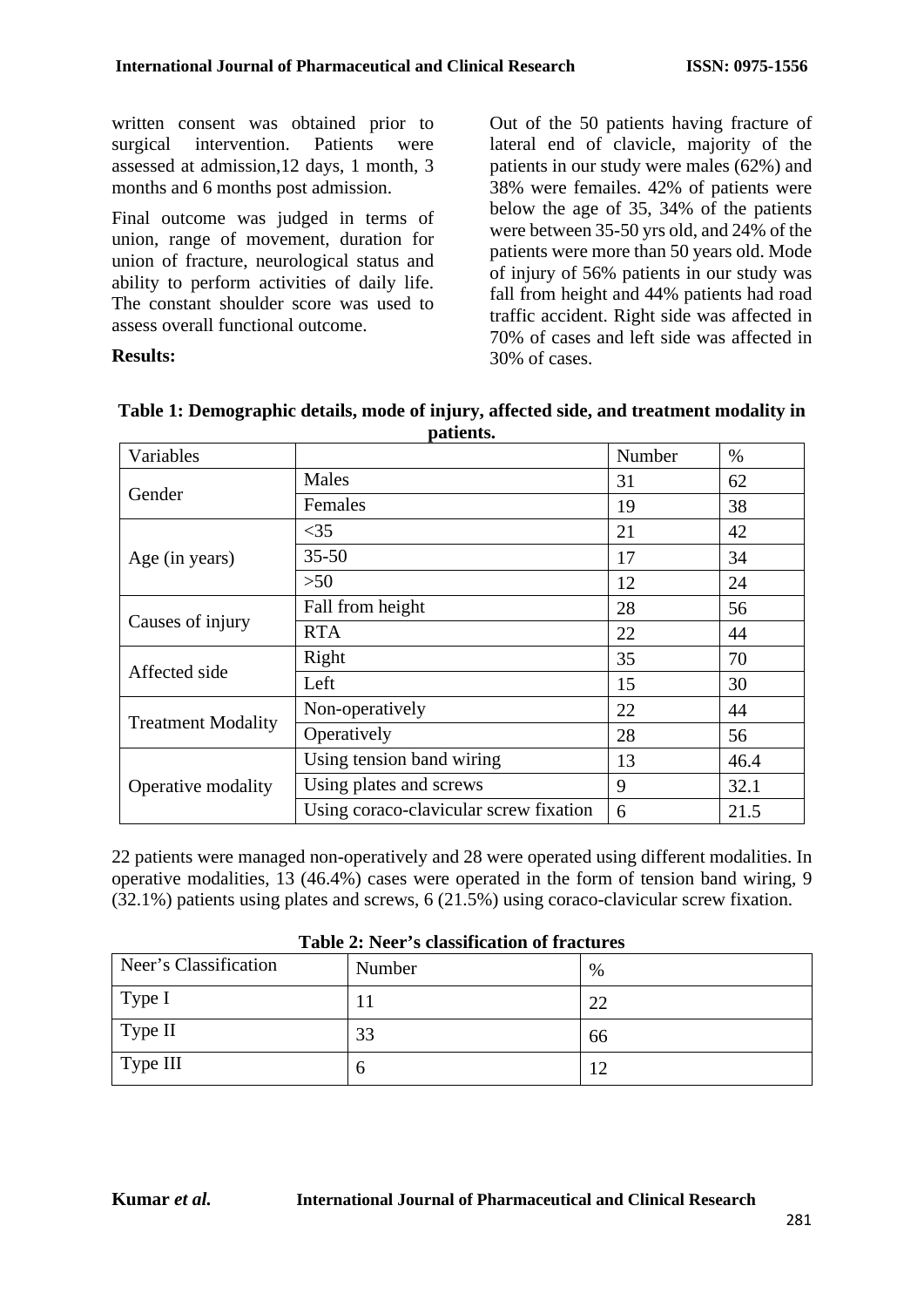In our study, 22% patients were Neer's type I fracture pattern, 12% patients were Neer's type III, and the remaining 66% patients had Neer's type II fractures.

## **Discussion:**

Clavicle fractures are one of the most common injuries in an adult population. Clavicle fractures are being encountered increasingly due to increase in highvelocity trauma as seen in the young population. The incidence of clavicle fractures in adolescent and adult population is suggested to be between 29 and 64 per 100.000 persons [4, 15]. In adults, more than two-thirds of these injuries occur at the diaphysis of the clavicle, and these injuries are more likely to be displaced as compared with medial and lateral third fractures. Due to more soft tissue injuries associated with these accidental injuries, the fracture fragments are displaced and require adequate reduction and fixation. Moreover, the functional demands in younger patients are high, and hence there has been a recent increase in the operative fixation of these fractures. In our study also, mode of injury of 56% patients was fall from height and 44% patients had road traffic accident.

Various surgical procedures for lateral clavicle fractures have been used like Kwire fixation, screw fixation, tension band wiring, hook plates, non-locking and locking plates. We have used anterior locking compression plate with lateral extension, which provided a stable fixation of the fractured fragments and allowed early mobilization of the shoulder. This plate is anatomical and fits well to the contour of the lateral end of the clavicle. It also allows screw fixation in different planes in the lateral end of the clavicle and hence provides a multi-planar fixation of the distal fragment of the fracture and greater stability to the small unstable fragment. This implant not only neutralizes the forces acting upon the fracture fragments but also gives better hold in osteoporotic bones. We believe that all these factors contribute to a successful union of the clavicle fracture along with good functional outcomes.

In a small case series of Sajid et al [16], 4 cases of lateral clavicle fractures were treated with the help of different modalities of treatment including lateral clavicle locking with bone grafting, lateral clavicle locking plate alone, lateral clavicle locking compression plate system and Small Fragment Locking Compression Plate  $System$  (Synthes<sup>™)</sup> and they recommended that the locking plate should be augmented with the coracoclavicular sling which is in direct contradiction to the biomechanical study by Rieser et al [17] and on contemplating we decided not to augment the locking plates with coracoclavicular sling and our clinical results were excellent with no instability clinically or radiologically, postoperatively or at 6 months of follow-up and even though we had 1 case of radiological malunion none of them were symptomatic and hence did not require secondary surgery.

Rieser et al [17] analyzed the biomechanical analysis of the lateral clavicle fracture treated with the help of various treatment modalities and reported that locking plate fixation provided a stable fixation biomechanically and the clinical outcome was also satisfactory. Kalamaras et al [18] were the first to report the concept of locking plate in distal clavicle fracture in their study where distal radius locking plate was used and finally concluded that the use of the locking plate gave good results and was promising for the management of the lateral clavicle fracture as it showed to have a better control on the distal fracture fragment.

Closed or open reduction should be performed to reduce the displaced fragment in an emergent fashion. [19, 20]. When open reduction is necessary, several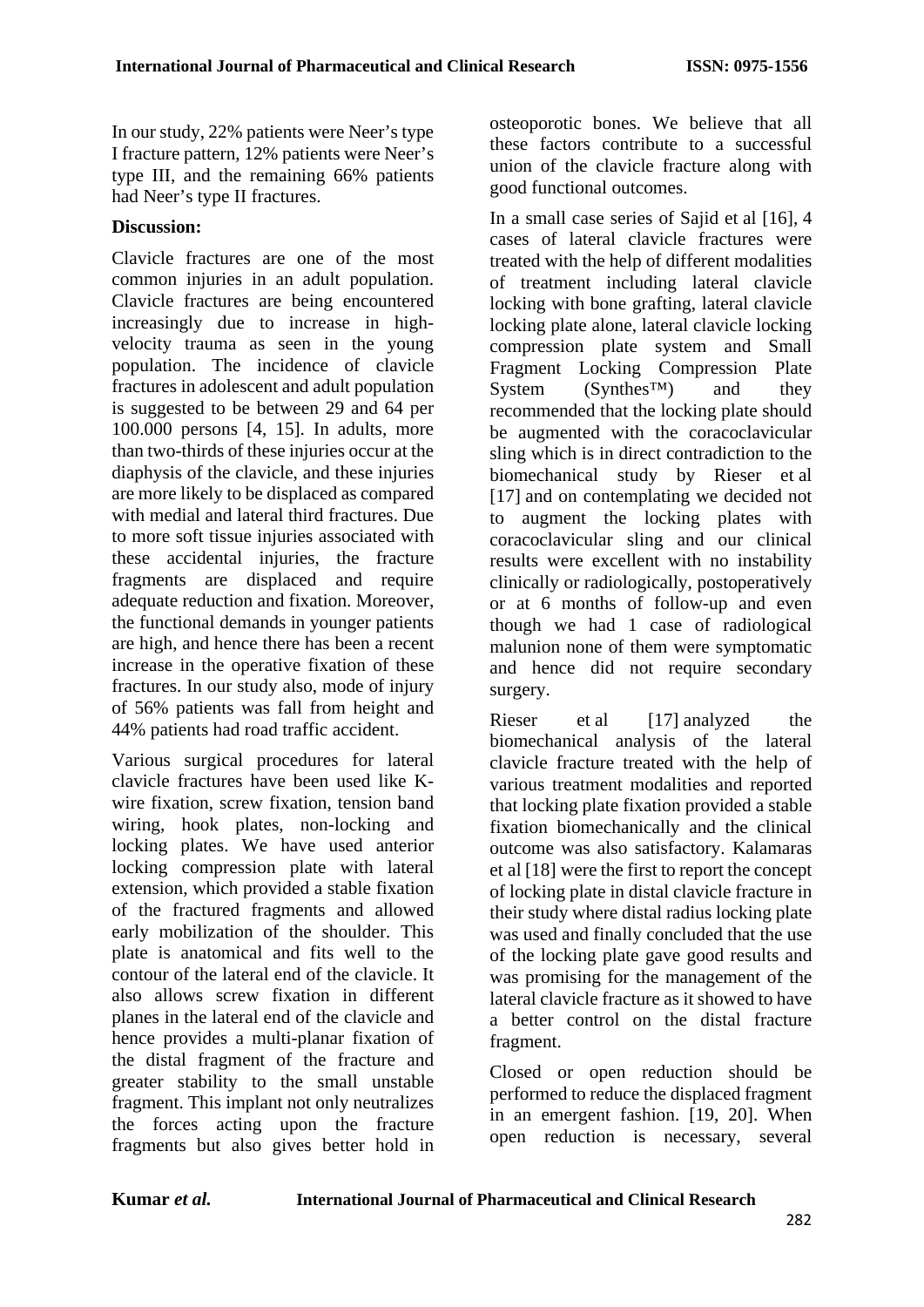techniques have been described for internal fixation of fracture fragments. These include wire or plate fixation and interosseous sutures [19-21]. In general, Kirschner wire fixation has proven unsafe because of breakage and migration. By contrast, use of interosseous wires or suture and modified hooked Balser plate fixation appears more successful but requires a second operation for hardware removal [19-21].

# **Conclusion:**

Non-surgical treatment should be considered as the first line of treatment in Neer's type I and III and few stable cases of type II fractures of lateral end of clavicle. But operative treatment is preferred over conservative management for unstable, displaced type II fractures in terms of functional outcome. If surgical treatment of a distal clavicle fracture is indicated, then the fixation method with the least complication rate and the maximum union rate should be selected.

## **References:**

- 1. Robinson C.M. Fractures of the clavicle in the adult. Epidemiology and classification. *J Bone JtSurg Br.* 1998; 80:476–484.
- 2. Robinson C.M., Cairns D.A. Primary non-operative treatment of displaced lateral fractures of the clavicle. *J Bone JtSurg Am.* 2004; 86:778–782.
- 3. Khan L.A., Bradnock T.J., Scott C. Fractures of the clavicle. *J Bone JtSurg Am.* 2009; 91:447–460.
- 4. Nordqvist A, Petersson C (1994). The incidence of fractures of the clavicle. ClinOrthopRelat Res 300:127- 132.
- 5. Postacchini F, Gumina S, De Santis P, Albo F (2002). Epidemiology of clavicle fractures. J Shoulder Elbow Surg 11(5):452-456.
- 6. Neer C.S., II Fractures of the distal third of the clavicle. *ClinOrthopRelat Res.* 1968; 58:43–50.
- 7. Nordqvist A., Petersson C., Redlund-Johnell I. The natural course of lateral clavicle fracture. 15 (11–21) year follow-up of 110 cases. *ActaOrthop Scand.* 1993; 64:87–91.
- 8. Robinson C.M., Court-Brown C.M., McQueen M.M. Estimating the risk of nonunion following nonoperative treatment of a clavicular fracture. *J Bone JtSurg Am.* 2004; 86:1359–1365.
- 9. Ballmer F.T., Gerber C. Coracoclavicular screw fixation for unstable fractures of the distal clavicle. A report of five cases. *J Bone JtSurg Br.* 1991; 73:291–294.
- 10. Levy O. Simple, minimally invasive surgical technique for treatment of type 2 fractures of the distal clavicle. *J Shoulder Elb Surg.* 2003; 12:24–28.
- 11. 12. Shin S.J., Roh K.J., Kim J.O. Treatment of unstable distal clavicle fractures using two suture anchors and suture tension bands. *Injury.* 2009; 40:1308–1312.
- 12. Klein S.M., Badman B.L., Keating C.J., Devinney D.S., Frankle M.A., Mighell M.A. Results of surgical treatment for unstable distal clavicular fractures. *J Shoulder Elb Surg.* 2010; 19:1049–1055.
- 13. Kona J., Bosse M.J., Staeheli J.W., Rosseau R.L. Type II distal clavicle fractures: a retrospective review of surgical treatment. *J Orthop Trauma.* 1990; 4:115–120.
- 14. 19. Herrmann S., Schmidmaier G., Greiner S. Stabilisation of vertical unstable distal clavicular fractures (Neer 2b) using locking T-plates and suture anchors. *Injury.* 2009; 40:236– 239.
- 15. Toogood P, Horst P, Samagh S, Feeley BT. Clavicle fractures: a review of the literature and update on treatment. *PhysSportsmed.* 2011 Oct;39(3):142–50.